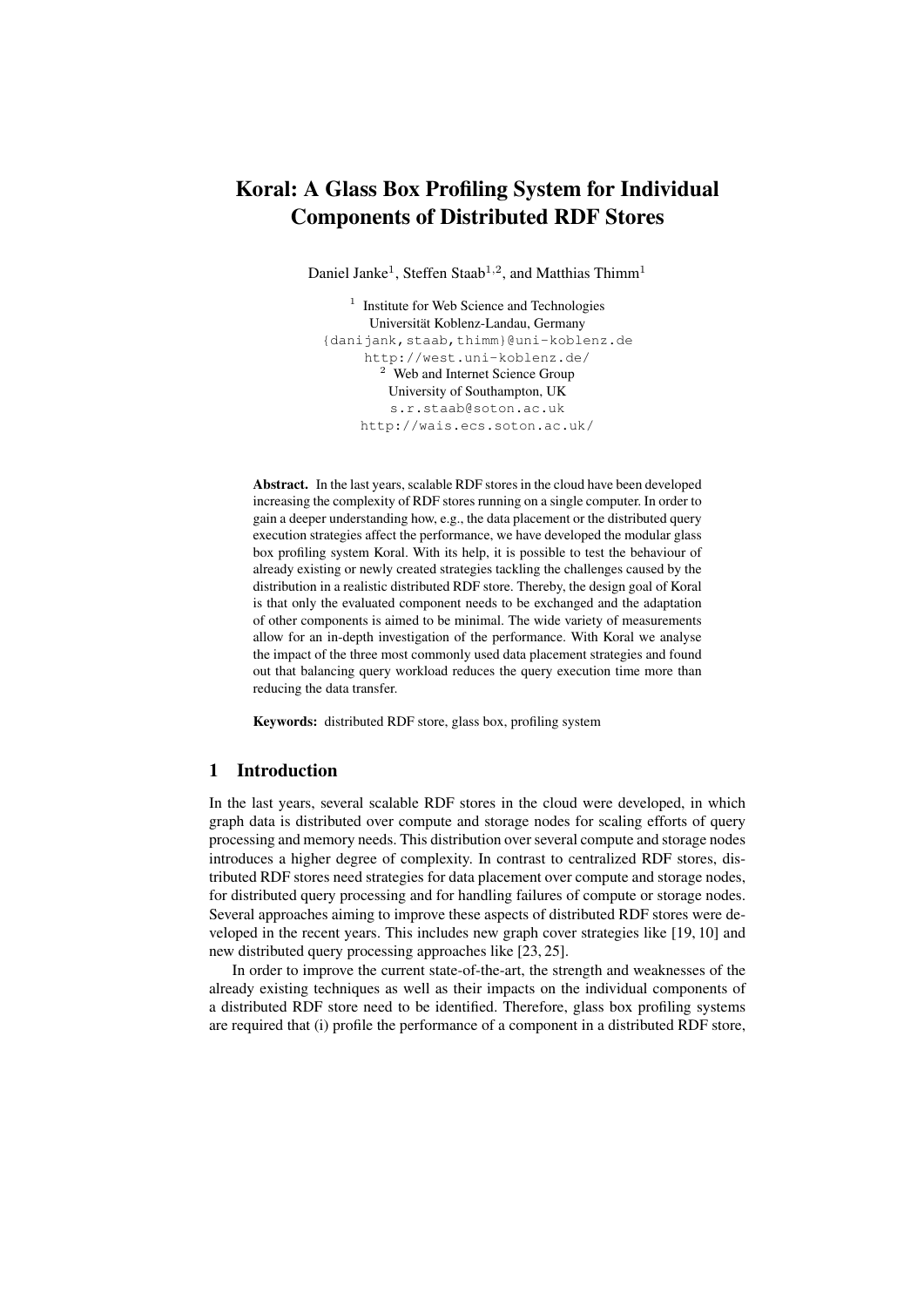(ii) allow for a fair comparison of alternative implementations of a single component and (iii) provide measurements for in-depth analyses of the performance. Especially, the second ability is important since comparing the performance of alternative implementations helps to identify their weaknesses and thus, indicate directions for future improvements.

Evaluation platforms like Granula [20] allow for analysing the performance of large-scale graph processing systems. Thereby, they provide insights on the performance of the individual components used by the tested systems. Their drawback is that, e.g. alternative data placement strategies can only be compared by comparing systems that use different data placement strategies. Since only the differences between complete systems can be profiled, we call platforms like Granula black box evaluation platforms. These black box evaluation platforms can hardly answer the question of whether an observed difference in the network traffic is caused by, e.g. the new data placement strategy, a better query execution or optimization technique. The identification of the actual cause requires systems that are identical in all but the examined component.

Due to the absence of glass box profiling systems in which alternative implementations of the same component can be profiled within one system, [5, 11] suggest the usage of distributed batch processing systems like Apache Hadoop [1] and Apache Spark [2] to evaluate individual components of a distributed RDF store. These systems use distributed file systems for the data exchanges between individual compute nodes leading to a slower data exchange than systems using direct peer-to-peer communication [14]. Thus, approaches reducing the network traffic showed a better performance.

To enable fairer in-depth performance analyses of alternative implementations of individual components, our first contribution is the open source glass box profiling system Koral [3]. It is a modularized distributed RDF store in which the inter-dependencies between its components are reduced to an extent that each component can be exchanged with alternative implementations. Together with the wide variety of provided metrics, Koral allows for in-depth performance analyses of approaches tackling the challenges of distributed RDF stores.

Our second contribution is a case study in which we use Koral to examine the effect of frequently used data placement strategies on the query performance. We could observe that a data placement strategy that reduces the data transfer during query processing performed worse than data placement strategies that balanced the query workload equally among all compute nodes. A more detailed and extensive evaluation of graph cover strategies and their effect on the query execution when scaling the number of compute nodes can be found in [12].

In short, the contributions of this paper are:

- 1. The open source glass box profiling system Koral that (a) profiles the performance of different variants of the same component and (b) provides metrics for an in-depth investigation of the observed behaviour (Sec. 3).
- 2. A profiling of frequently used data placement strategies using Koral indicating that a more balanced query workload might have a higher impact on the query performance than a reduction of the data transfer (Sec. 4).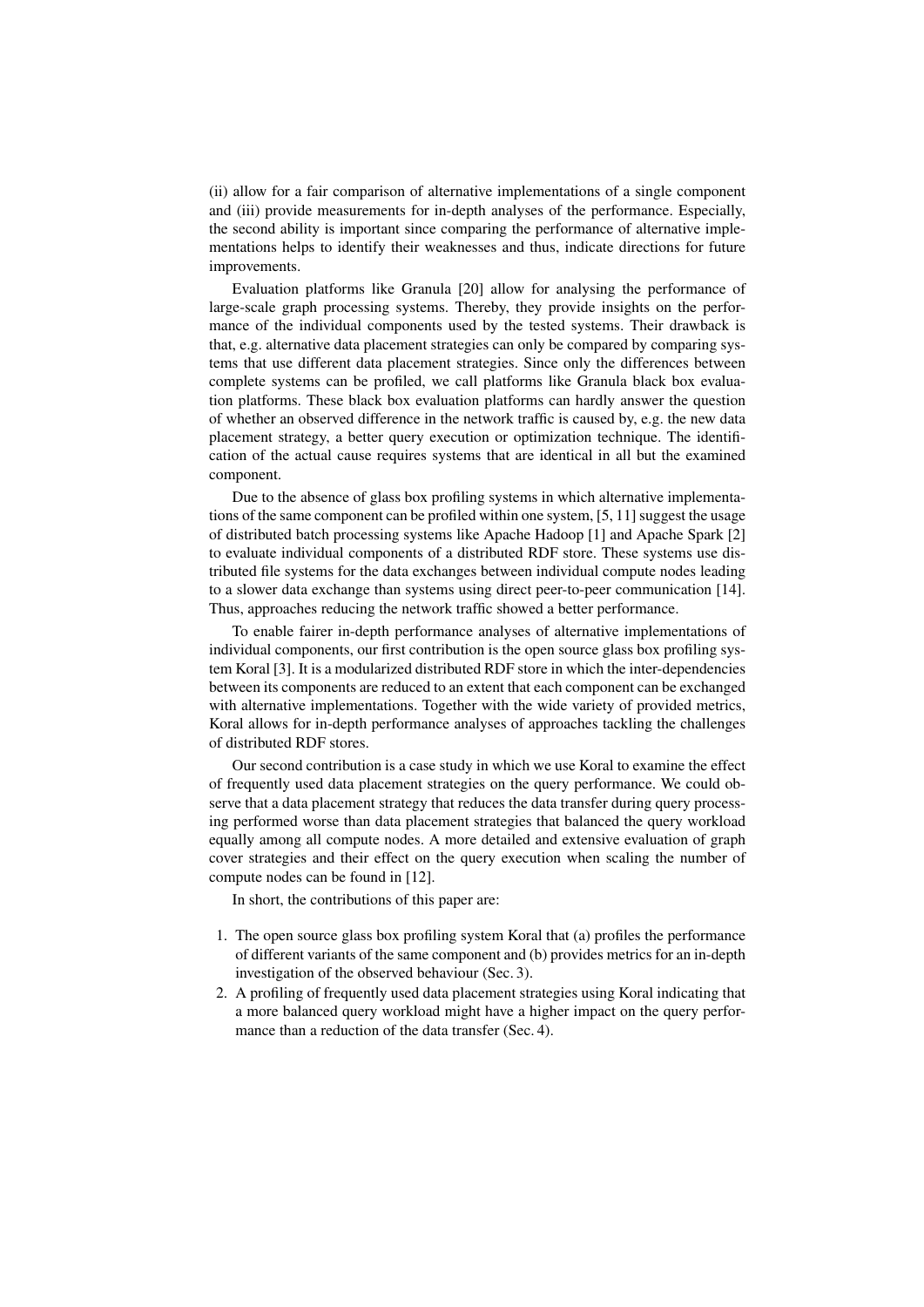## 2 Formalisation of Challenges

Distributed RDF stores have several challenges. In the context of this paper, we will focus on the challenges of the data placement and the distributed query processing. Their formalization is given in the following two sections.

# 2.1 Formalisation of Data Placement

To formalize the Data Placement challenge, we define RDF graphs like in [8]. Assume a signature  $\sigma = (I, B, L)$ , where I, B and L are pairwise disjoint infinite sets of IRIs, blank nodes and literals, respectively. The union of these sets is abbreviated as *IBL*.

**Definition 1.** *The* set of all possible RDF triples T *for signature*  $\sigma$  *is defined by*  $T =$  $(I \cup B) \times I \times IBL$ . An RDF graph *G* or simply graph is defined as  $G \subseteq T$ .

 $(s, p, o) \in T$  is also called a triple with *subject* s, *property* p and *object* o. To simplify later definitions, the functions  $\text{sub}(t)$ ,  $\text{obj}(t)$  and  $\text{prop}(t)$  return the subject, object or property of triple t, respectively. Likewise, we use  $\text{subj}(T)$ ,  $\text{obj}(T)$  and  $\text{prop}(T)$  to refer to the set of subjects, objects and properties in the triple set T.

In the context of distributed RDF stores, the triples of a graph have to be assigned to different compute and storage nodes (in the following, we refer to them more briefly as *compute nodes*). The finite set of compute nodes is denoted as C.

Definition 2. *Let* G *denote an RDF graph. Then a* graph cover *is a function* cover :  $G\rightarrow 2^C$ , that assigns each triple of a graph  $G$  to at least one compute node.

Definition 3. *The function* chunk *returns the triples assigned to a specific compute node by a graph cover (*graph chunks*). It is defined as*

chunk<sub>cover</sub>:  $C \rightarrow 2^G$ chunk<sub>cover</sub> $(c):=\{t|c \in \text{cover}(t)\}\;$ .

#### 2.2 Formalisation of Distributed Query Execution Strategy

The challenge of the distributed query execution is to find a strategy to execute a query on several compute nodes each of them storing a different graph chunk. The result of the distributed query execution should be the same as when executed on an RDF store running on a single compute node and storing the complete graph. To formalize the distributed query execution, we define a SPARQL core as done in [24], [21] and [4]. For this definition the infinite set of variables V that is disjoint from *IBL* is required. In order to distinguish the syntax of variables from other RDF terms, they are prefixed with ?. The syntax of SPARQL is defined as follows.

Definition 4. *A* basic graph pattern *(BGP) is a*

*1. triple pattern, i.e. an element of the set TP* =  $(I \cup L \cup V) \times (I \cup V) \times (I \cup L \cup V)$ 2. *a conjunction*  $B_1.B_2$  *of two BGPs*  $B_1$  *and*  $B_2$ *.* 

**Definition 5.** *A* SELECT query *is defined as* SELECT W WHERE  $\{B\}$  *with*  $W \subseteq V$  *and* B *a BGP.*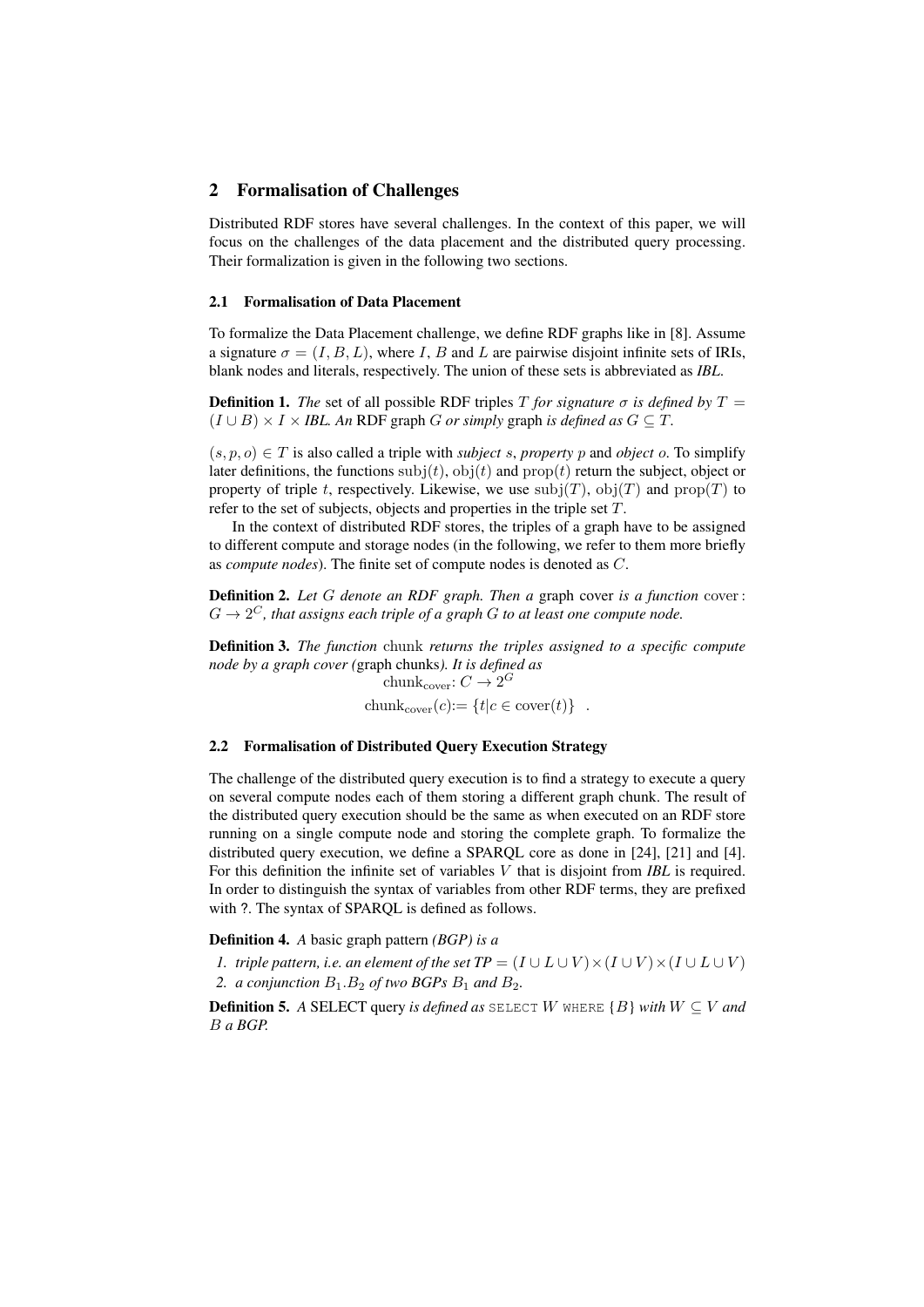Before the semantics of a SPARQL query can be defined, some additional definitions are required. In the following Q represents the set of all SPARQL queries and the partial function  $\mu : V \rightarrow IBL$  represents a variable binding. The abbreviated notation  $\mu(t)$  with  $t \in TP$  means that the variables in t are substituted according to  $\mu$ .

**Definition 6.** *Two variable bindings*  $\mu_i$  *and*  $\mu_j$  *are* compatible, *denoted by*  $\mu_i \sim \mu_j$ , *if*  $\forall$  ?  $x \in \text{dom}(\mu_i) \cap \text{dom}(\mu_j) : \mu_i$  (?x) =  $\mu_j$  (?x).<sup>3</sup>

**Definition 7.** *The* join *of two sets of variable bindings*  $\Omega_1$  *and*  $\Omega_2$  *is defined as*  $\Omega_1 \Join \Omega_2 = {\mu_1 \cup \mu_2 | \mu_1 \in \Omega_1 \land \mu_2 \in \Omega_2 \land \mu_1 \sim \mu_2}.$ *The variables contained in*  $dom(\mu_1) \cap dom(\mu_2)$  *are called* join variables.

[21] and [4] define the semantics of a SPARQL query as follows:

Definition 8. *The* evaluation *of a SPARQL query* Q *over an RDF Graph* G*, denoted by*  $\llbracket Q \rrbracket_G$ *, is defined recursively as follows, with var(tp) returning all variables occurring in triple pattern tp:*

- *1. If tp*  $\in$  *TP then*  $[$ *tp* $]$  $G$  = { $\mu$  $]$  dom $(\mu)$  = var(*tp*)  $\wedge$   $\mu$  (*tp*)  $\in$  *G*}*.*
- 2. *If*  $B_1$  *and*  $B_2$  *are BGPs, then*  $[[B_1.B_2]]_G = [[B_1]]_G \bowtie [[B_2]]_G$ *.*
- *3. If*  $W \subseteq V$  *and*  $B$  *is a BGP, then* [SELECT  $W$  WHERE  $\{B\}$ ]<sub>*G*</sub> = project $(W,$  [ $B$ ]<sub>*G*</sub> $)$  =  $\{\mu_{|W}|\mu \in [\![B]\!]_G\}$ .<sup>4</sup>

Definition 9. *The* distributed evaluation *of a SPARQL query* Q *over an arbitrary graph cover called* cover *that assigns triples of an arbitrary RDF graph* G *to compute nodes*  $C$ , denoted by  $[\![Q]\!]_{cover}$  is defined as  $[\![Q]\!]_{cover} := \bigcup_{c \in C} [\![Q]\!]_{cover}^c$ . Thereby,  $[\![Q]\!]_{cover}^c$  is the

*set of all results produced on compute node* c *during the distributed query evaluation*<sup>5</sup> *.*

In order to be equivalent to the centralized query evaluation, every distributed execution mechanism has to be semantically correct.

**Theorem 1.** The centralized evaluation of query Q over graph  $G$   $[Q]_G$  produces ex*actly the same results as its distributed evaluation, i.e.*

$$
[\![Q]\!]_{\text{cover}} = [\![Q]\!]_G .
$$

## 3 Glass Box Profiling System Koral

In order to gain deeper insights in the strength and weaknesses of individual approaches tackling the challenges of distributed RDF stores, glass box profiling systems are required. These systems should be:

realistic so that the profiled performance is similar to a realistic distributed RDF store. modular to test varying approaches tackling the same distributed RDF store challenge. investigative by performing measurements that allow for an in-depth analysis of the performance of the examined components.

 $3$  dom( $\mu$ ) refers to the set of variables of this binding.

 $^{4}$   $\mu$ <sub>lw</sub> means that the domain of  $\mu$  is restricted to the variables in W.

<sup>&</sup>lt;sup>5</sup> The formal definition of  $\llbracket Q \rrbracket_{\text{cover}}^c$  can be found in [12].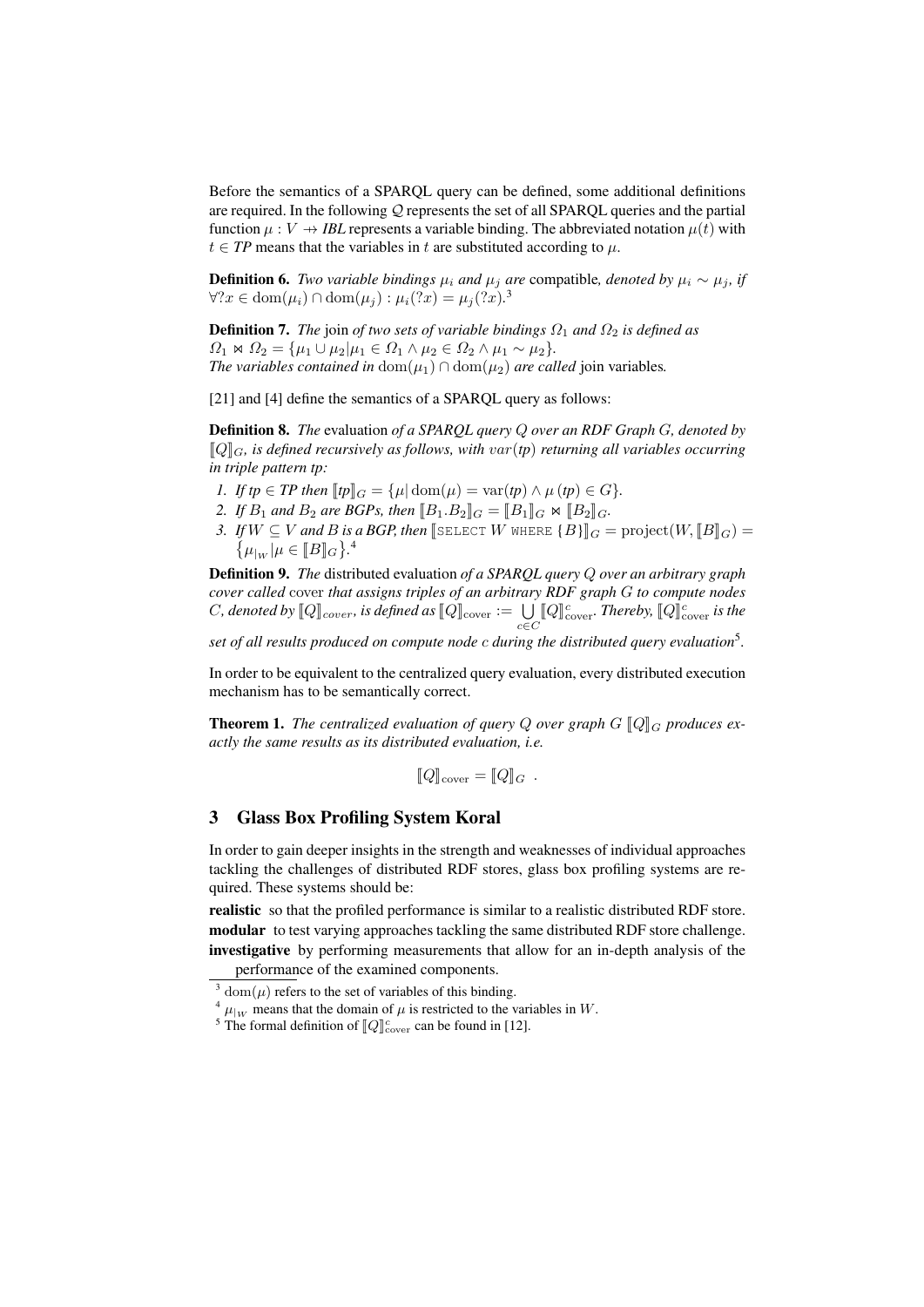The glass box profiling system Koral [3] is *realistic* since it is designed as a distributed RDF store. Its architecture is presented in Sec. 3.1.

We achieved *modularity* by separating the core functionalities into individual components whose functionality used by other components are declared by interfaces. Furthermore, we reduced the inter-dependencies between components to an extent that each component can be exchanged with alternative implementations. With its current state of modularity, components tackling the following challenges of distributed RDF stores can be profiled: the data placement strategy, the centralized indexing of all graph chunks, the distributed query execution strategy including query optimization, the handling of compute node failures as well as the efficient data transfer between compute nodes. Due to space limitations we will only present the exchangeability of the graph cover strategy (Sec. 3.2) and of the distributed query execution mechanism (Sec. 3.3).

In order to be *investigative*, Koral provides a wide variety of measures as described in Sec. 3.4. Beside time-based measures, Koral also provides several time-independent measures to investigate the performance without influences caused by the experimental setting. The limitations of Koral are discussed in Sec. 3.5.

#### 3.1 Architecture Overview

Koral consists of one master node and several slaves as shown in Fig. 1. In general, the master creates the graph cover, assigns chunks to slaves and coordinates the query execution. The slaves are responsible for the query processing. The network managers maintain peer-to-peer network connections and manage the network communication.

At loading, the huge size of the input graph needs to be reduced as early as possible. Therefore, the contained textual resources are replaced by numerical ids. The creation of the ids as well as storing the mapping between the textual and the numerical representation is done by the dictionary encoder. Since some graph cover strategies might require, e.g. subjects, as plain text, the dictionary encoder encodes only those parts of the triples that are not required in their textual representation (see Sec. 3.2). The encoded graph is then used by the graph cover creator to create the requested graph chunks. If unencoded



Fig. 1: Architecture of Koral.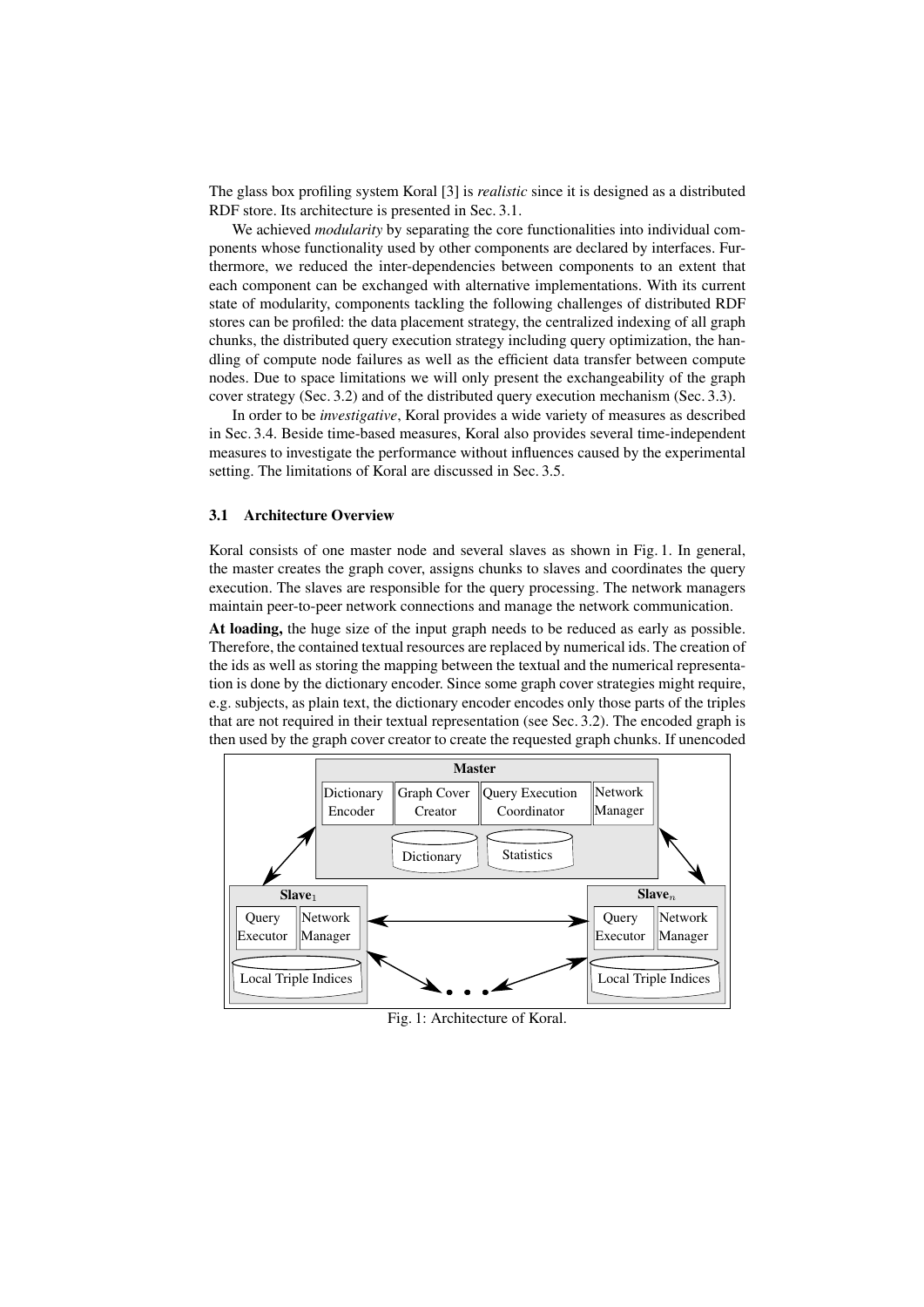triple elements exist, they are encoded after the graph cover creation in order to reduce the size of the graph chunks.

In order to perform, e.g. cost estimations required for query optimization or a load balancing during query execution, statistical information about the content of each graph chunk may be required. Therefore, the frequency of the different resources in the different chunks is counted and stored in a statistics database.

Some distributed query execution strategies might require some preprocessing steps of the input data like appending additional information to the encoded resource ids. Therefore, the master iterates all graph chunks a last time before they are sent to the slaves. The slaves create local index structures (SPO, OSP, and POS indices as described in [27]). While the multi-pass strategy has the disadvantage that it iterates the data files several times, it has the advantage that it prevents to run out of memory and is thus highly scalable for very large files. In order to reduce the cost of disk I/O, all components except the statistics database access the data files linearly.

At run-time, a query execution coordinator is instantiated for each received query. After the initial parsing step including the encoding of constants, the query execution trees for the slaves are created and sent to the corresponding slave.

Each slave executes the query execution tree assigned to him. The match operations use the local triple indices to find matches for the corresponding triple pattern. The resulting variable bindings are transferred to the succeeding operation on the same or any other slave. In order to make better use of the network bandwidth, several intermediate results are bundled together and sent to the receiving slave within one package. The final query results are sent to the query coordinator. The coordinator decodes the ids using the dictionary and sends the decoded variable bindings to the sender of the query.

## 3.2 Exchangeability of Graph Cover Strategies

To allow for testing new graph cover strategies, all methods used by Koral are declared in the interface of the GraphCoverCreator component (Fig. 2a). During the initial dictionary encoding phase all elements of the RDF tuple that are not required in their textual representation for the graph cover creation are encoded. With the method getRequiredInputEncoding() each graph cover strategy can define, whether it requires the subject, property or object in its textual representation. These elements will be automatically encoded after the graph cover is created.

The actual graph cover creation is performed by createGraphCover(). It receives the initially encoded input RDF file, a working directory where the graph chunks should be created and the number of graph chunks to be created as input. For the sake of brevity, these input parameters are omitted in Fig. 2a. The created graph chunks are finally returned by this method and processed in the succeeding graph loading steps.

In order to avoid restrictions on the graph cover strategies that can be used in Koral, a distributed query execution strategy is required that works with arbitrary graph covers including triples assigned to more than one compute node. This graph coverindependent query execution strategy is the default implementation in Koral. This strategy is explained in the following section.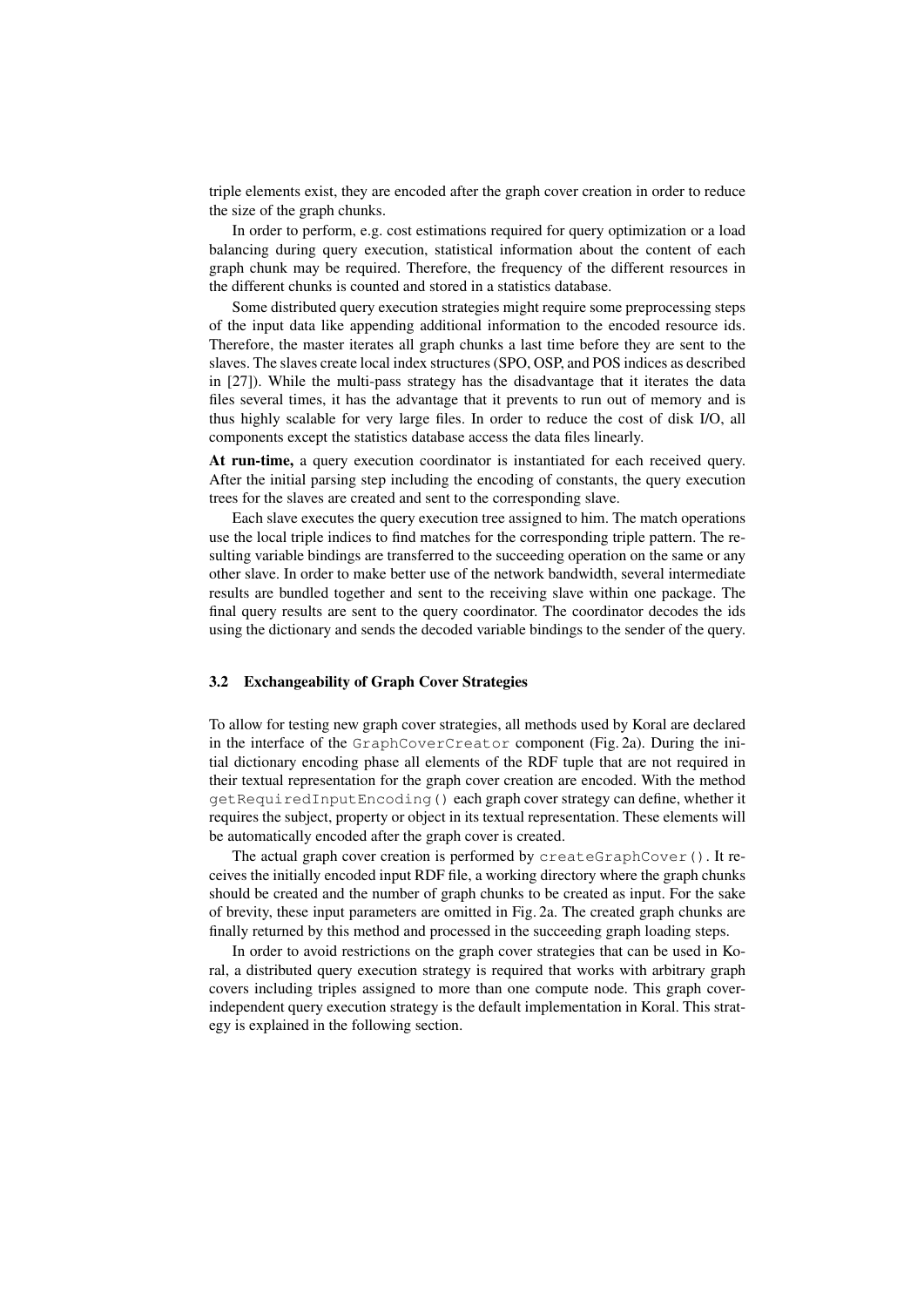

(a) The interface of the graph cover creator component. (b) The interface for query operations. Fig. 2: The interfaces for graph cover strategies and query operations.

The existing implementations of Koral comprises three graph cover strategies:

- 1. The *hash cover* [9] assigns triples to chunks according to the hash value computed on their subjects modulo the number of compute nodes. Thus, all triples with the same subject are located in the same graph chunk.
- 2. The *hierarchical hash cover* [18] is inspired by the observations that IRIs have a path hierarchy and IRIs with a common hierarchy prefix are often queried together. Therefore, this cover creates a hash cover only on IRI prefixes.
- 3. The *minimal edge-cut cover* is a vertex-centred partitioning which tries to solve the k-way graph partitioning problem as described in [16]. It aims at minimizing the number of edges between vertices of different partitions under the condition that each partition contains approximately the same number of vertices.

#### 3.3 Exchangeability of Distributed Query Execution Strategies

Distributed query execution strategies may vary in (i) additional information added to the graph chunks, (ii) the way query execution trees are created for the individual slaves, and (iii) the actual implementation of the query operations executed on the slaves.

In order to encode additional information into the graph chunks, the loading procedure of the graph includes a step for final adjustments of the created graph chunks. In order to implement such final adjustments, the method performFinalAdjustments() in class GraphLoaderTask needs to be implemented. It receives the graph chunks as input and returns the adjusted graph chunks.

After the graph is loaded, the master accepts queries. For each query, a new query execution coordinator is started. This coordinator parses the query and creates the query execution trees that are sent to the slaves. The query execution trees sent to the individual slaves can be adjusted by implementing executePreStartStep() in QueryExecutionCoordinator. Since statistical information about the occurrences of resources in the individual graph chunks might be required, the method provides access to the statistics database.

New query operations can be created by implementing the WorkerTask interface (Fig. 2b). Each slave has a query executor component that runs for each available CPU core one worker thread. The query executor registers query operations at the worker threads based on their current workload. After the registration the method setUp() is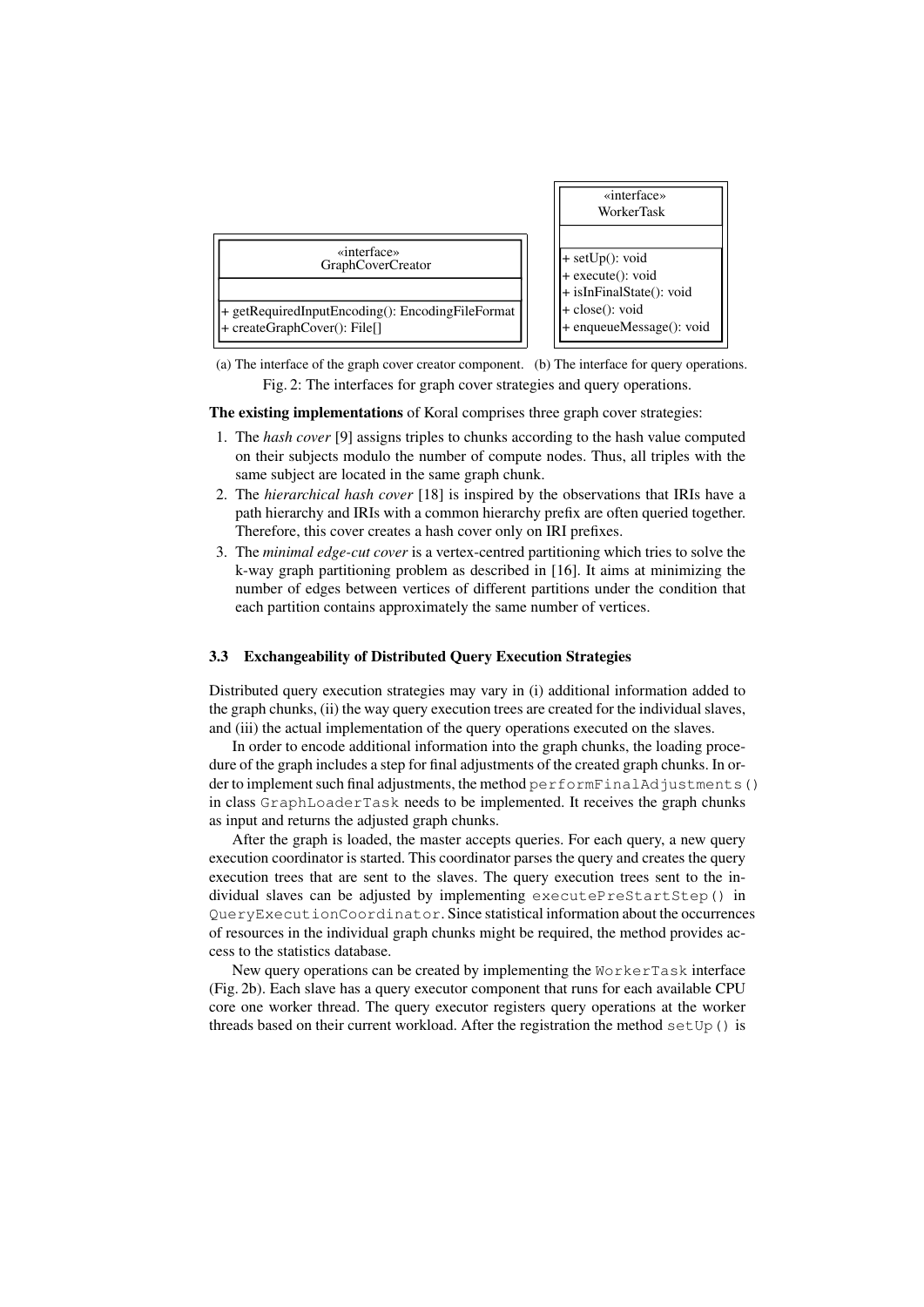called. Thereby, the operation gets access to the network manager, to send messages to other operations, and to the local triple indices. After initialization, the worker thread circularly calls execute() of all query operations assigned to him. During these method calls each operation performs its work and processes received messages. Incoming messages are announced via enqueueMessage(). When an operation is finished, the worker thread unregisters it and calls close ().

The existing implementation of Koral extends the state-of-the-art asynchronous execution mechanism realised in TriAD [7]. This extension makes it independent of the used graph cover strategy. Its formal definition and the proofs of soundness and completeness are given in [12].

In order to reduce the number of transferred intermediate results, each resource is uniquely assigned to a slave that is responsible for joining it during the query processing. This assignment of a resource is based on the frequency with which it occurs in the different graph chunks. Therefore, when the statistical data have been completely collected and the loading process iterates over all graph chunks a last time, the slaves responsible for joining the individual resources are determined. The resource id is then prefixed by the id of the responsible slave and written to disk again.

When the master receives a query, it creates a query execution coordinator. This coordinator parses the query and creates the query execution tree. This tree is submitted to all slaves. During the query execution on the slaves, each operation transfers its resulting variable bindings to the succeeding join operation on the slave responsible for the join of the resource. Whenever the join operation receives a variable binding, it is joined with the cached variable bindings. The join results are directly sent to the succeeding operation. When all child operations of a query operation  $\sigma$  in the query execution tree are finished and no further input needs to be processed, it sends a finish notification to all  $o$  operations on the other slaves. If  $o$  has received the finish notifications from all other o operations, it declares itself as finished. This synchronization step is required to guarantee that all results are found. The root operation in the query execution tree sends its results to the query coordinator. The coordinator forwards them to the sender of the query after they have been decoded.

# 3.4 Evaluation Measures

In order to gain deeper insights about the effect of a graph cover strategy or a distributed query execution strategy, Koral provides a wide variety of measurements. Beside different run time measurements, Koral measures also many time-independent measurements like the storage imbalance, the workload and the network usage. With the help of these measurements, meaningful metrics can be defined that allow for comparing different strategies.

Loading Time. Loading a dataset typically involves at least seven steps, some of which may be interleaved and/or parallelized:

- 1. Initial dictionary encoding of nodes and labels unused during graph cover creation for faster access and memory savings.
- 2. Computation of the graph cover.
- 3. Final dictionary encoding of nodes and labels used during graph cover creation.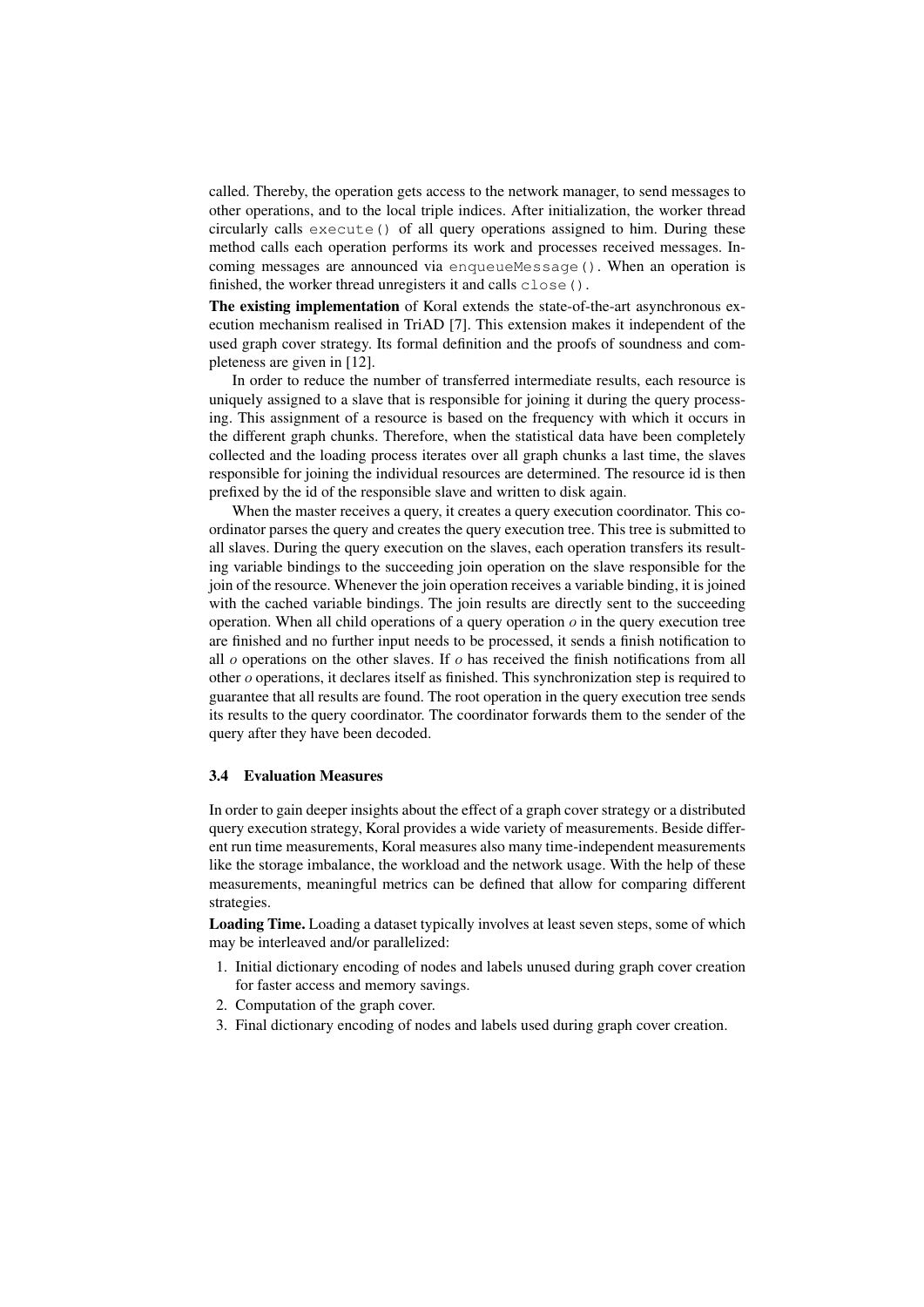- 4. Collection of statistical information.
- 5. Perform query strategy-dependent adjustments of graph chunks.
- 6. Transfer of data chunks to compute nodes.
- 7. Indexing of data chunks at local compute nodes.

Given a dataset and a graph cover strategy, the overall load time comprises these 7 steps, but also the run times of the individual steps are of interest. For instance, the graph cover computation time can be used to compare different graph cover strategies, whereas the time required for the query strategy-dependent adjustments of the graph chunks might be one important factor for the comparison of distributed query execution strategies.

Storage imbalance. Scaling the cloud for handling growing memory needs may be jeopardized by graph cover strategies avoiding data transfer. They might generate a skewed distribution delegating expensive tasks on few compute nodes. Therefore, Koral counts the number of triples stored in each graph chunk. These measurements are used to evaluate the quality of the storage distribution resulting from a graph cover strategy. Querying Time. For the overall query performance, different performance characteristics of an RDF store may be desirable. While the time to deliver the complete result is crucial, e.g., for statistical reports, in a fact-finding mission one may be more interested in only few top-*k* results being returned quickly. Hence, we provide different kinds of performance characteristics. Characteristics depend on measuring the time interval between issuing the query q at time  $t_0^q$  and the time when the *i*-th result is returned at  $t_i^q$  with  $K^q$  representing the overall number of query results for query q. We drop the superscript <sup>q</sup> when it is clear from context as in the following definition. With the  $t_i^{\bar{q}}$  values, the frequency in which the individual query results are returned can be analysed. With the help of  $K<sup>q</sup>$  the query time to completion can be computed.

Definition 10. *Overall query performance is evaluated by the query time to completion*  $exTime := t_K - t_0.$ 

To compare the performance of different implementations of the same query operator or to find bottlenecks in a query execution strategy, a more detailed measurement of the individual query operation run times may be required. Therefore, Koral measures for each operation on each slave how long this operation idles and how long it works.

Network Usage. Time-based measurements such as  $exTime$  depend on the exact configuration of the system such as network bandwidth and latency. In a distributed system, the transfer of data via the network is a time-consuming operation.

In order to measure the volume of data transferred between compute nodes, we measure for each query operation the number of variable bindings transferred to each slave as well as the number of bound variables.

Beside the volume of transferred data also the number of sent packages are part of the network usage, since in a network with high latency this number might have a strong effect on the query run time. The network manager of Koral collects a bunch of variable bindings before it sends them as a single package to another slave. Thereby it counts the number of packages transferred to each other slave.

Definition 11. *For a given* cover *and a given query execution tree* q*, we define the number of transferred packages*  $P := \sum_{c \in C} P_c$ , where  $P_c$  *is the number of packages sent from c to any other compute node*  $c' \neq c$ .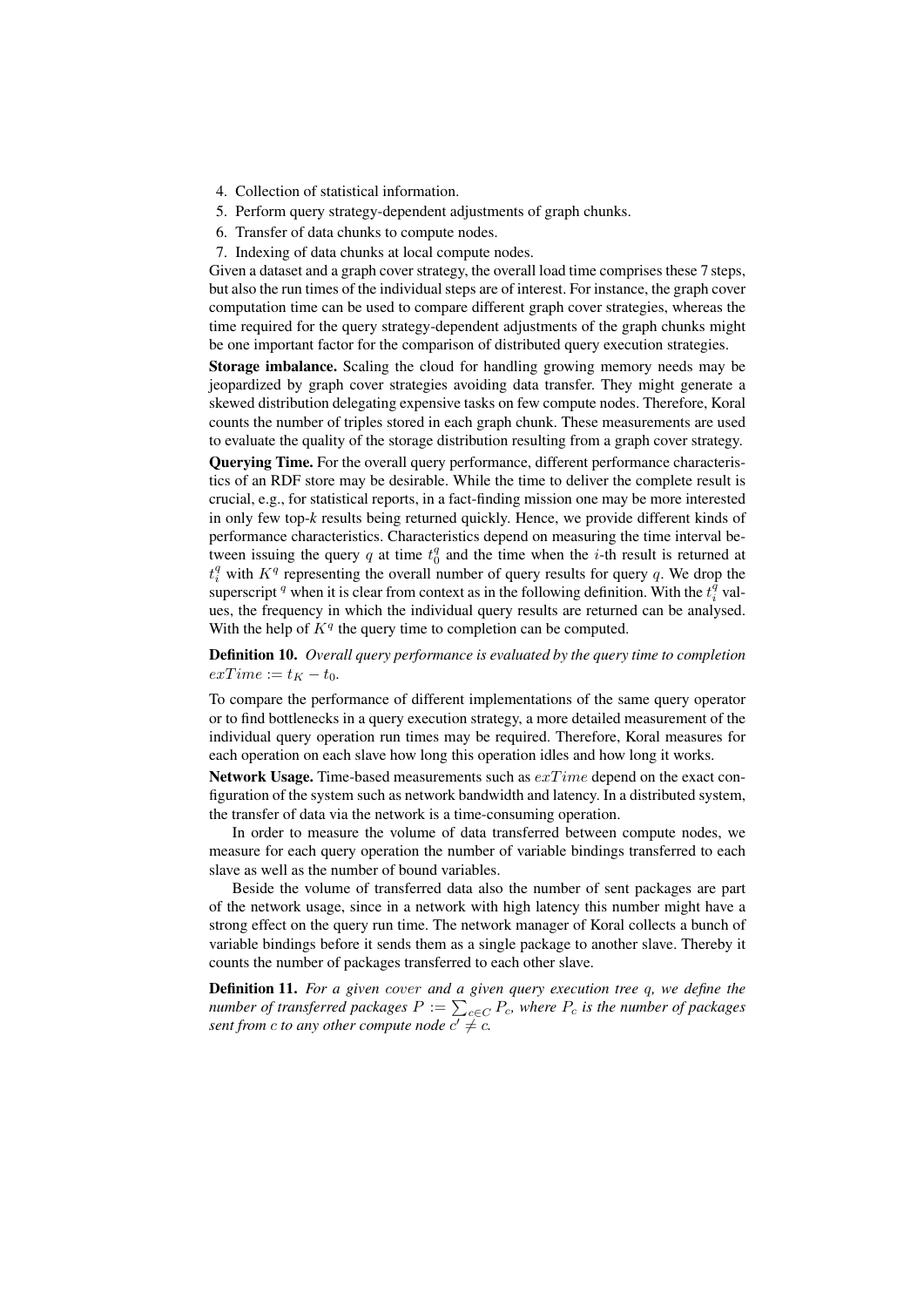The data transfer is sometimes also used as the preferred measurement for overall query efforts in the cloud, as in standard cloud architecture the processor-to-remote-memory gap by far excels the processor-to-local-memory gap. In newer hardware architectures that natively support remote direct memory access large differences between these gaps cannot be taken for granted anymore. Thus, we prefer to measure the network usage and the workload imbalance.

Query Workload. An interesting question to answer would be, how many join comparisons might be executed by different compute nodes in parallel. This number is very difficult to obtain as it would require the definition and implementation of complex concepts in a distributed system such as 'simultaneous' or 'nearly simultaneous'. We pursue a simple, but effective strategy here, by simply measuring the number of comparisons performed by each join operation on each slave and computing the Gini coefficient on the resulting distribution of join comparisons over different compute nodes.

Definition 12. *For a* cover *and a query execution tree* q*,* workload imbalance W *is the Gini coefficient:*

 $W :=$  $\frac{2*\sum\limits_{i=1}^{|C|} i* w \text{Seq}(i)}{(|C|-1)*w(C)} - \frac{|C|+1}{|C|-1}$  $\frac{|C|+1}{|C|-1}$ , 0 ≤ W ≤ 1

*where the workload of a compute node* w(c) *is defined by the number of join comparisons of all query operations on* c*,* wSeq(i) *denotes the* i*th workload in the ascending workload sequence of all compute nodes, and*  $w(C) = \sum$ c∈C w(c) *is the total computa-*

*tional effort on all slaves.*

#### 3.5 Limitations

During the design of Koral we tried to design the components independent of other components. Since a complete separation of concerns for all invented or not-yet-invented methods is not possible, some of the components provided by Koral might punish some methods with a poorer performance. Nevertheless, in this case the modularity of Koral allows for exchanging the punishing component by an improved implementation and using this one for a fairer evaluation.

Furthermore, the current design of Koral does not foresee the evaluation of transactions. In order to support transactions, the architecture might be extended by additional components and already existing components need to be adapted.

# 4 Case Study Evaluation

In a graph cover benchmark the graph cover strategy would be the only independent input variable based on which to pursue evaluation and to obtain values for dependent variables. Performance observations of graph cover strategies, however, are tightly interwoven with several factors. By using Koral for our benchmark<sup>6</sup>, we can compare the performance of the different graph cover strategies without varying any other part of the distributed RDF store. Therefore, most factors influencing the performance comparison negatively could be avoided. Other influencing factors might be the dataset and

 $6$  A more detailed description of this benchmark and its results can be found in [13].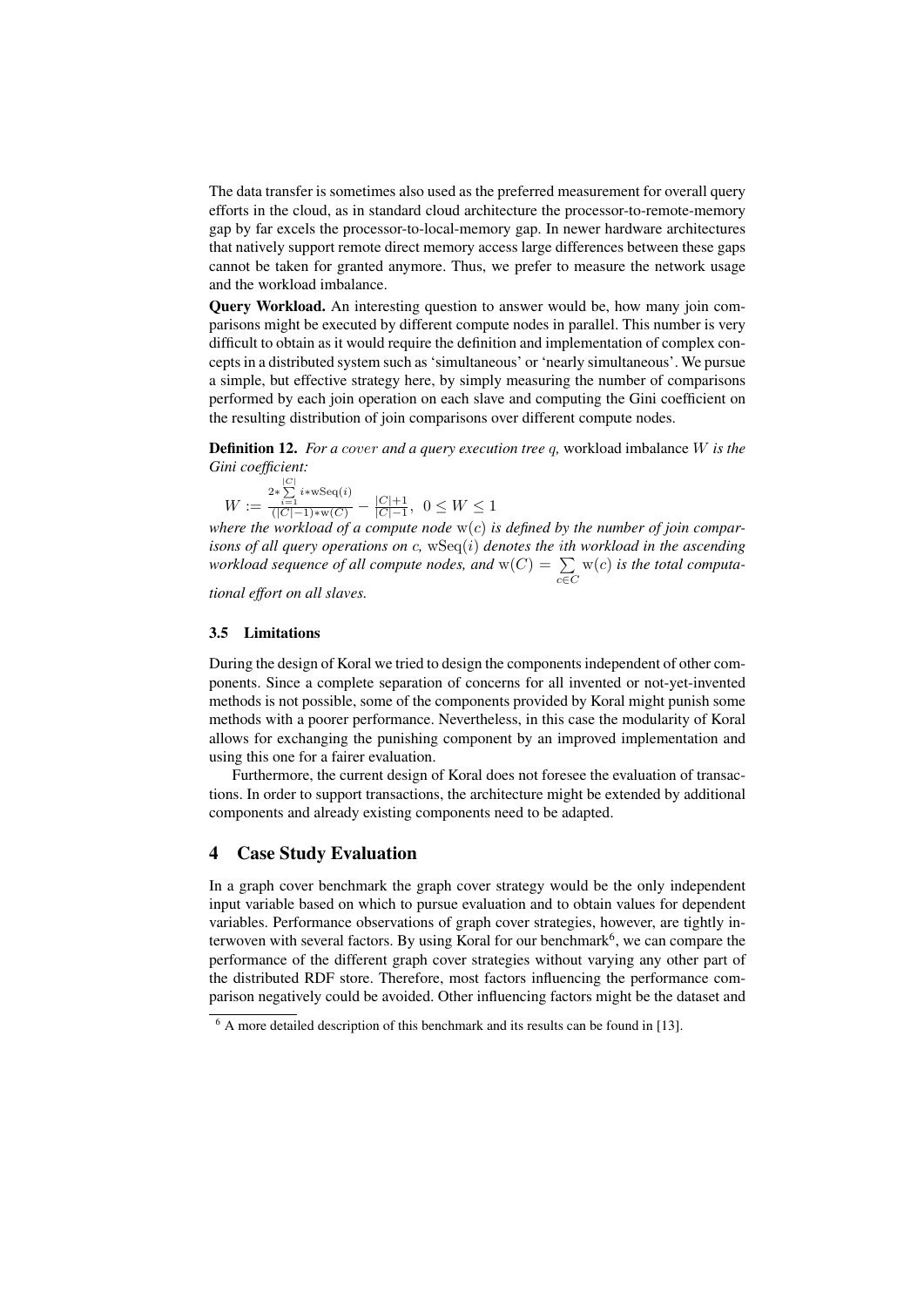the queries used for the benchmark. To reduce the impact of these factors, we use a real-world dataset and a diverse set of queries as described in Sec. 4.1. The results of our evaluation are shown in Sec. 4.2.

# 4.1 Experimental Setup

The set of configurations in our benchmark results from the multiplicative combination of (i) the set of different graph cover strategies and (ii) the set of different query-dataset combinations.

Compared Graph Cover Strategies. During the evaluation, a hash cover, a hierarchical hash cover and a minimal edge-cut cover are compared. We use the implementations provided by Koral.

Dataset and Queries. In order to avoid effects that occur due to the generation process of a synthetic dataset, we use a subset of the real-world billion triple challenge dataset from 2014 (BTC2014) [15]. This dataset has been generated by crawling data from several data sources of the linked open data cloud. The used subset contains the first one billion syntactically correct triples.

Since the core functionality of SPARQL is provided by matching basic graph patterns, we follow the strategy of most other benchmarks, performing evaluations with varied basic graph pattern structures. In particular, we use SPLODGE [6] to generate queries with the following characteristics for the one billion triple subset:

## Number of triple patterns: 2 and 8 triple patterns.

Selectivity:  $0.001\%$  and  $0.01\%$  involving between 1 million and 10 million triples. Join patterns: path-shaped (subject-object join) and star-shaped (subject-subject join). Number of data sources: 1 and 3 source data sets.

Execution Strategy. We downloaded the BTC2014 dataset, removed all syntactically incorrect triples and created the one billion triple dataset. The resulting dataset is used by SPLODGE [6], configured as described above, to generate the query set for the benchmark. For each graph cover strategy Koral is cleared, the dataset is loaded and the list of configured queries is executed 10 times. Thus, the effect of operating systemdependent caches storing the results of the previously executed query is reduced, because no query is immediately reexecuted after it has finished. The effect of outliers caused by, e.g. garbage collection is prevented by ignoring the best and the worst execution time computing the arithmetic mean of the remaining values as  $exTime$ .

Computer and Software Environment. Koral is executed on 11 VMs. The master has 4 cores and 64 GB RAM and the 10 slaves have 1 core and 2 GB RAM each. Since the Koral master VM needs to store the complete dataset, it has a 1 TB hard disk. The slaves have 300 GB hard disks. The physical computers on which the VMs run are connected via a 1 Gigabit Ethernet network.

The operating system of each VM is a 64 bit Ubuntu 14.04.4 with the Linux kernel 3.13.0-96. The Oracle JDK 1.8.0\_101 is used to execute Koral in version 0.0.1. In order to create the minimal edge-cut cover, METIS 5.1.0.dfsg-2 is used.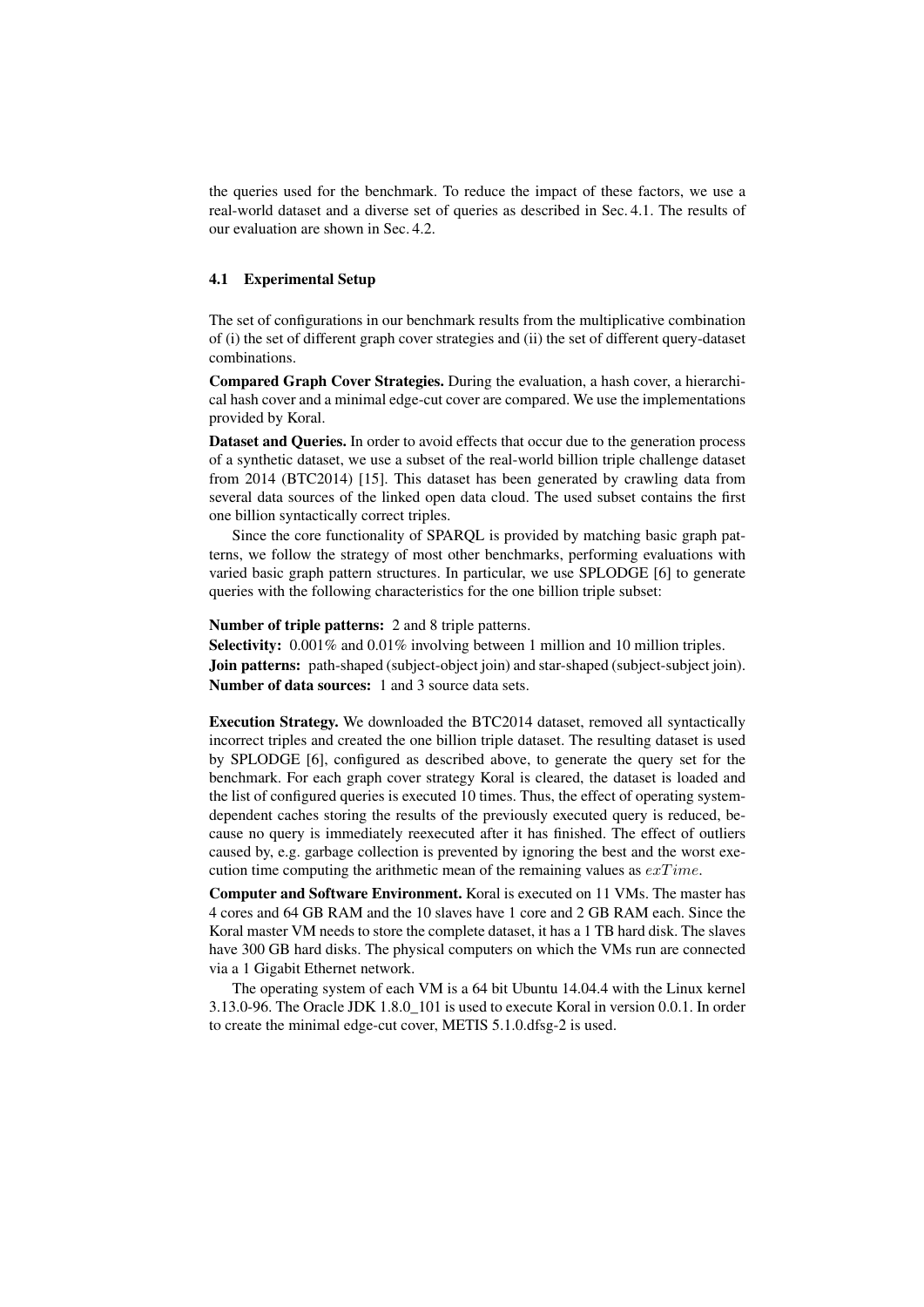

Fig. 3:  $exTime$  of all queries relative to the hash cover.

# 4.2 Results

As the possible configurations of independent variables (configuration settings) and dependent variables (evaluation measures) is staggering, we focus on analysis results by depicting (i) overall query performance, (ii) network usage and (iii) query workload. In order to improve the comprehensibility of the diagrams we name the queries based on their characteristics. For instance, the query so  $#tp=8$   $#ds=3$  sel=0.01 describes a query containing 8 subject-object joined triple patterns matching triples from 3 data sources and the sum of the selectivities of all triple patterns is 0.01.

Overall Query Performance. We measure the overall query performance in terms of the execution times  $exTime$ . Fig. 3 shows the  $exTime$  of all queries. Due to the huge differences in the execution times of the varying queries, the execution times are shown relative to the  $exTime$  required for the hash cover. The figure shows, that the minimal edge-cut cover causes the longest query execution times in most cases. When comparing the hash cover with the hierarchical hash cover, none of them is faster in general.

Network Usage. All examined graph cover strategies assign triples with the same subject to the same chunk. Therefore, all triples required to produce one result of a starshaped query are located in the same graph chunk. Since our query execution strategy performs the required joins on the slave storing the original triples, no data transfer could be observed. For query so  $\#tp=2$   $\#ds=1$  sel=0.001 every graph cover strategy produces almost the same number of transferred packages. For all other path-shaped queries the minimal edge-cut cover reduces the data transfer by  $20\% - 42\%$  (see Fig. 4a). The number of transferred packages of the hash and the hierarchical hash cover is almost the same for all but two queries.

Query Workload. We investigate the query workload by comparing the workload imbalance W of all queries. Fig. 4b shows that the minimal edge-cut cover has the highest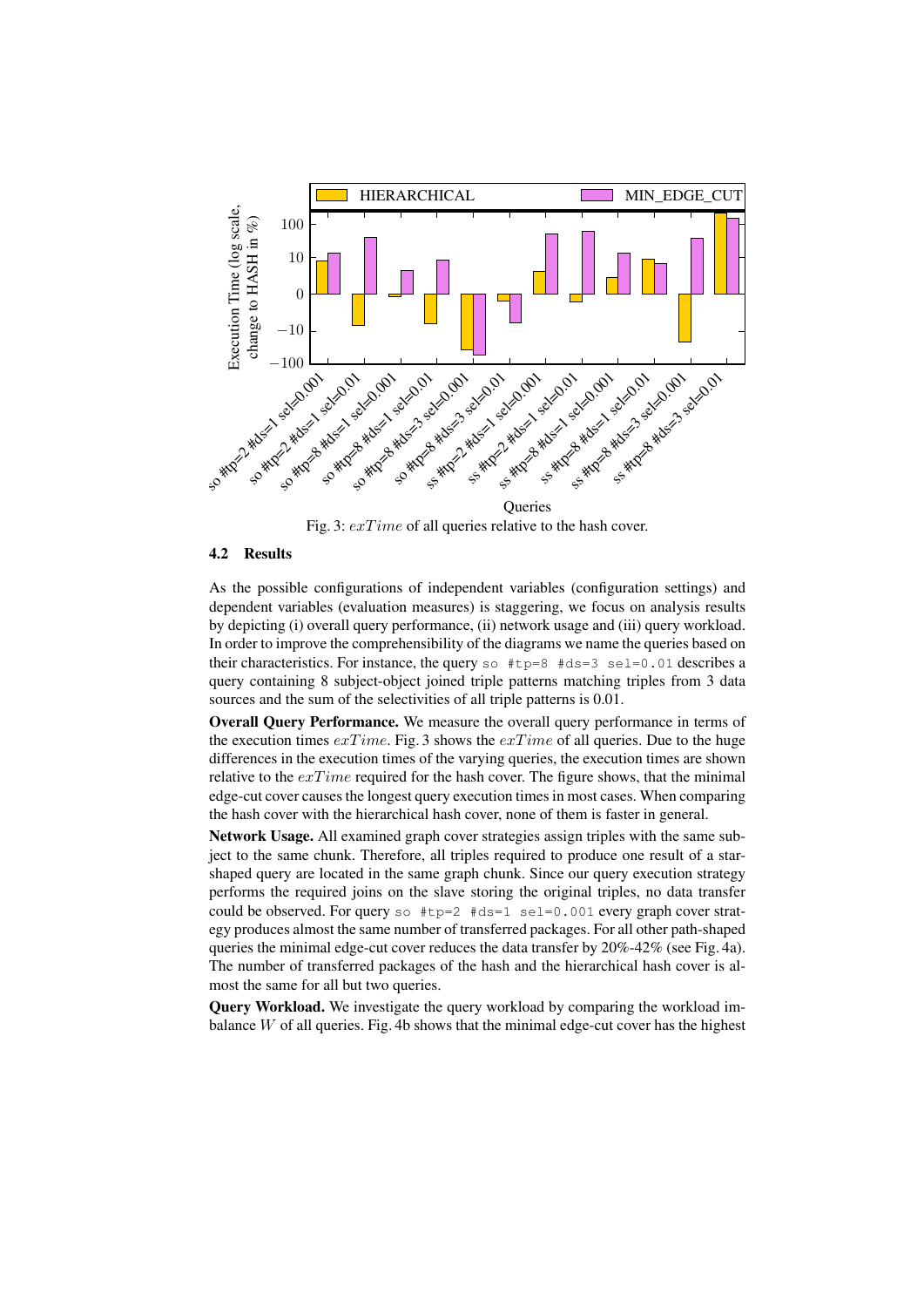

ages P relative to the hash cover.

Fig. 4: The number of transferred packages and the workload imbalance.

workload imbalance of all graph covers. This is caused by two small graph chunks that have a much lower workload than the other graph chunks. Whereas, one huge graph chunk with 160M triples does not produce a higher workload than the other chunks.

W of queries so #tp=8 #ds=1 sel=0.001 and ss #tp=8 #ds=3 sel=0.01 are for all graph covers low, since these queries use some triple patterns for which only a few matching triples exist in the dataset. Thus, only the slaves which store these triples produce join comparisons. Especially in the case of the hierarchical hash cover, joins were only computed on three slaves whereas the minimal edge-cut cover spreads these instances across 6 Koral slaves.

## 4.3 Discussion

In our evaluation we have examined the impact of two hash-based graph covers, which assign triples to graph chunks based on the hash of the complete IRI or only an IRI prefix, and the minimal edge-cut cover, which assigns triples to chunks based on structural information of the graph. The latter strategy takes more effort to be prepared but due to the reduced number of cut edges, one might expect that queries can be processed locally with less data transfer.

Commonly, papers like [18, 22, 28] make the assumption that a graph cover strategy with minimal data transfer implies low query execution time. However, our results suggest that while minimal edge-cut reduces data transfer by 20% to 42% in comparison to hash-based strategies (see Fig. 4a), due to a more imbalanced workload (see Fig. 4b), the query execution time of minimal edge-cut is effectively slower (see Fig. 3).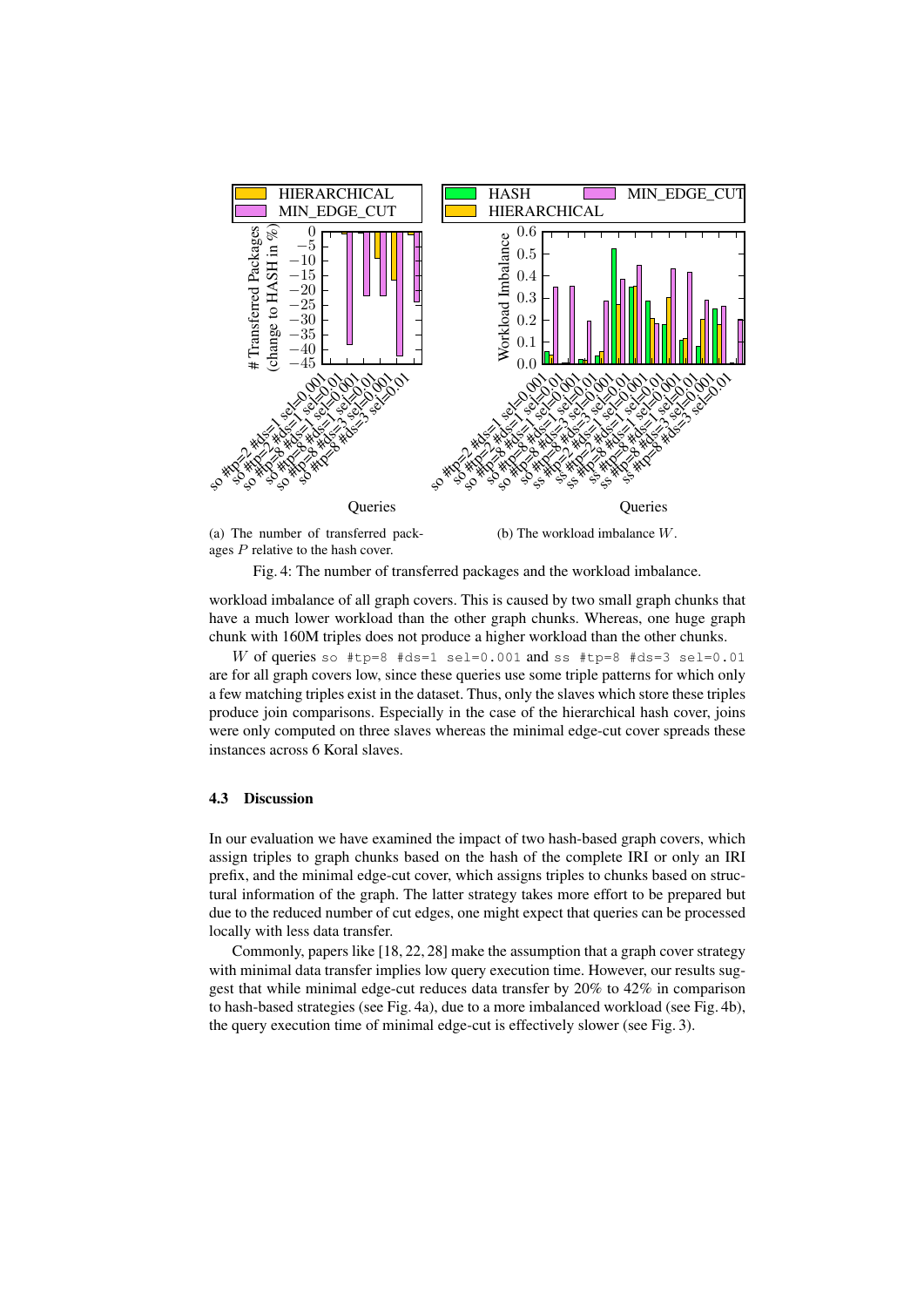Our investigation suggests that in our setting the minimal edge-cut cover does not perform better over all (see Fig. 3). Nevertheless, the minimal edge-cut cover might still be a good choice in setting in which locality is important, e. g. in heterogeneous networks with unreliable compute nodes. Since both hash-based covers perform similarly, the simpler hash cover implementation might be preferred, if other functionality such as prefix matching does not benefit from the hierarchical hash cover.

# 5 Related Work

Without profiling platforms, distributed RDF stores are usually profiled and compared as black boxes as done in [23, 26, 29, 30]. Black box evaluations do not allow to improve the current state-of-the-art since they cannot identify bottlenecks within a system. To identify bottlenecks, glass box profiling is required in which the performance of individual components is profiled.

Black box valuation platforms like Granula [20] help to perform in-depth analyses of large-scale graph processing systems and their components. These evaluation platforms are useful to identify components that are the bottlenecks of these systems. The usually strong dependencies between the individual components of distributed RDF store limit the search space for more performant components to similar approaches with relatively small modifications. The evaluation of fundamentally different approaches would be feasible by evaluating different systems usually varying in several aspects.

In order to profile fundamentally different approaches tackling the same challenge of distributed RDF store, [5, 11, 17, 31] propose the usage of distributed batch processing platforms like Apache Hadoop [1] or Apache Spark [2]. The drawback of using these systems is that they punish data transfer by the potentially huge overhead of possibly several Hadoop jobs and the usage of distributed file systems for the data transfer between compute nodes (see [14]).

To the best of our knowledge, Koral is the only glass box profiling system that (i) profiles the performance of a component in a distributed RDF store, (ii) allows for a fair comparison of alternative implementations of a single component due to its modularization and (iii) provides measurements for in-depth analyses of the performance.

## 6 Conclusion

We have presented our versatile open source glass box profiling system Koral. It is a modularized distributed RDF store in which the inter-dependencies between its components are reduced to an extent so that each component can be exchanged with alternative implementations. Thus, it allows for profiling novel approaches tackling the challenges introduced by the distribution and compare them with already existing strategies. We demonstrated the advantages of such a profiling platform with a case study evaluation of different graph cover strategies revealing that contrary to common assumption the minimal edge-cut cover may have a worse overall query execution performance than hash-based data placement strategies. With the huge variety of measurements provided by Koral, we found out that balancing the query workload across all compute nodes may be more important for a fast query execution than the amount of network traffic. The common believe was raised by evaluations like [5, 11] in which the authors reduced the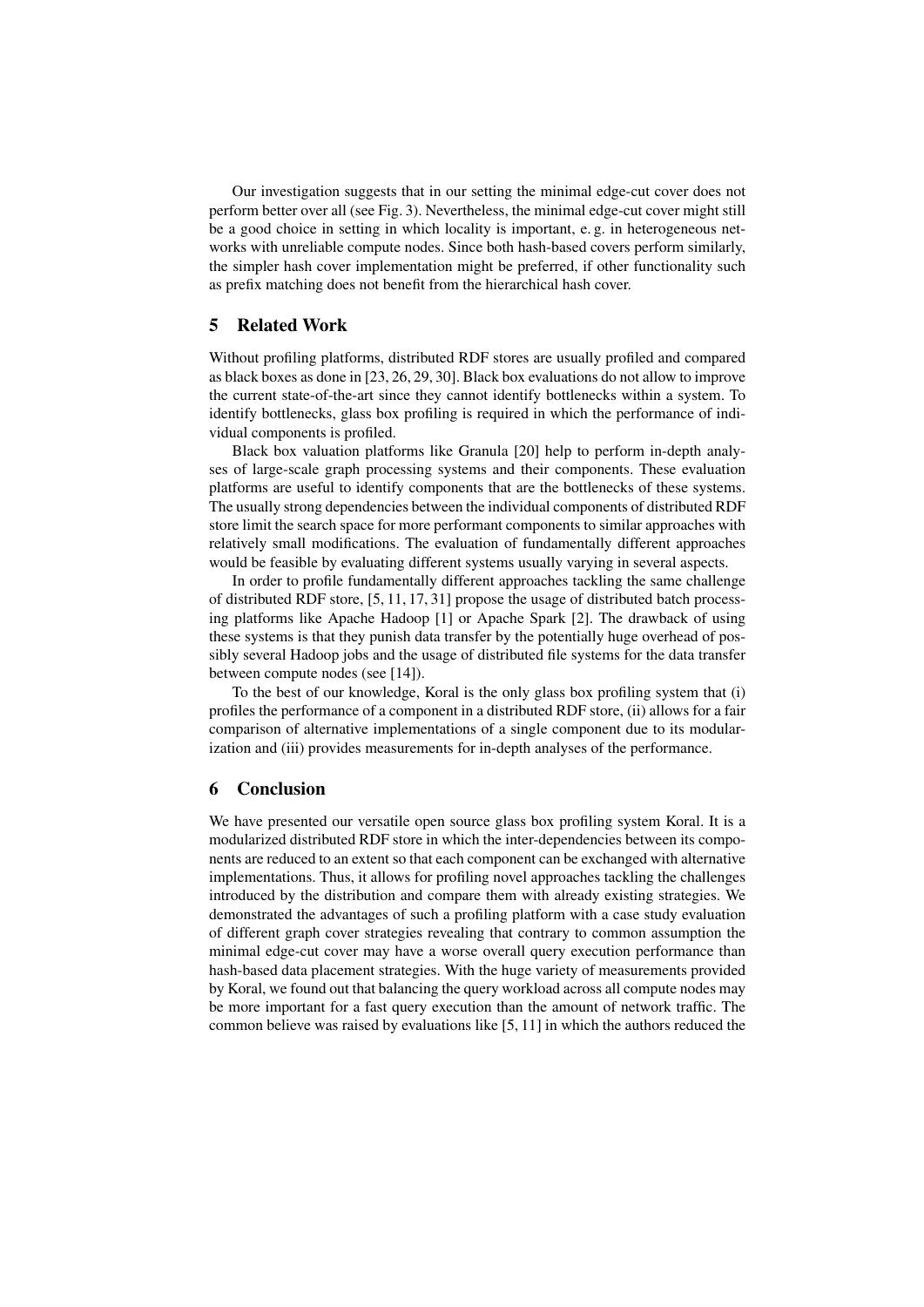implementation effort by simulating distributed RDF stores with batch processing systems that delay network traffic in contrast to direct peer-to-peer communication. With our novel open source glass box profiling system Koral, freely available on the Web [3], further investigation of distributed RDF data management challenges with only little implementation efforts are possible.

The alternative implementations of Koral's components used in future investigations can be provided to the public. This growing set of implementations will support the community by simplifying the comparison with state-of-the-art approaches or by identifying novel combinations of components producing better overall performances.

## References

- 1. Apache hadoop. https://hadoop.apache.org/, accessed: 2017-07-12
- 2. Apache spark. https://spark.apache.org/, accessed: 2017-07-12
- 3. Koral. https://github.com/Institute-Web-Science-and-Technologies/ koral, accessed: 2017-07-12
- 4. Arenas, M., Pérez, J.: Federation and Navigation in SPARQL 1.1. In: Eiter, T., Krennwallner, T. (eds.) Reasoning Web. Semantic Technologies for Advanced Query Answering, Lecture Notes in Computer Science, vol. 7487, pp. 78–111. Springer Berlin Heidelberg (2012), http://dx.doi.org/10.1007/978-3-642-33158-9\\_3
- 5. Curé, O., Naacke, H., Baazizi, M.A., Amann, B.: On the evaluation of RDF distribution algorithms implemented over apache spark. In: Proc. of the 11th Int. Workshop on Scalable Semantic Web Knowledge Base Systems (at ISWC-2015). pp. 16–31 (2015)
- 6. Görlitz, O., Thimm, M., Staab, S.: Splodge: Systematic generation of sparql benchmark queries for linked open data. The Semantic Web–ISWC 2012 pp. 116–132 (2012)
- 7. Gurajada, S., Seufert, S., Miliaraki, I., Theobald, M.: TriAD: A Distributed Shared-nothing RDF Engine Based on Asynchronous Message Passing. In: SIGMOD. pp. 289–300 (2014)
- 8. Gutierrez, C., Hurtado, C., Mendelzon, A.O.: Foundations of Semantic Web Databases. In: PODS. pp. 95–106. ACM (2004)
- 9. Harth, A., Decker, S.: Optimized Index Structures for Querying RDF from the Web. In: Proc. of LA-WEB '05. pp. 71—-. IEEE (2005)
- 10. Hose, K., Schenkel, R.: WARP: Workload-aware replication and partitioning for RDF. In: Data Engineering Workshops (ICDEW). pp. 1–6 (Apr 2013)
- 11. Huang, J., Abadi, D.J., Ren, K.: Scalable SPARQL Querying of Large RDF Graphs. PVLDB 4(11), 1123–1134 (2011)
- 12. Janke, D., Staab, S., Thimm, M.: Impact analysis of data placement strategies on query efforts in distributed rdf stores. Tech. rep., Institute for WeST (2016), http://west.uni-koblenz.de/sites/default/files/research/ publications/janke2016iao\_technicalreport.pdf
- 13. Janke, D., Staab, S., Thimm, M.: On data placement strategies in distributed rdf stores. In: Proceedings of The International Workshop on Semantic Big Data. pp. 1:1–1:6. SBD '17, ACM, New York, NY, USA (2017), http://doi.acm.org/10.1145/3066911. 3066915
- 14. Jiang, D., Ooi, B.C., Shi, L., Wu, S.: The performance of mapreduce: An in-depth study. PVLDB 3(1), 472–483 (2010), http://www.comp.nus.edu.sg/~vldb2010/ proceedings/files/papers/E03.pdf
- 15. Käfer, T., Harth, A.: Billion Triples Challenge data set. Downloaded from http://km.aifb.kit.edu/projects/btc-2014/ (2014)